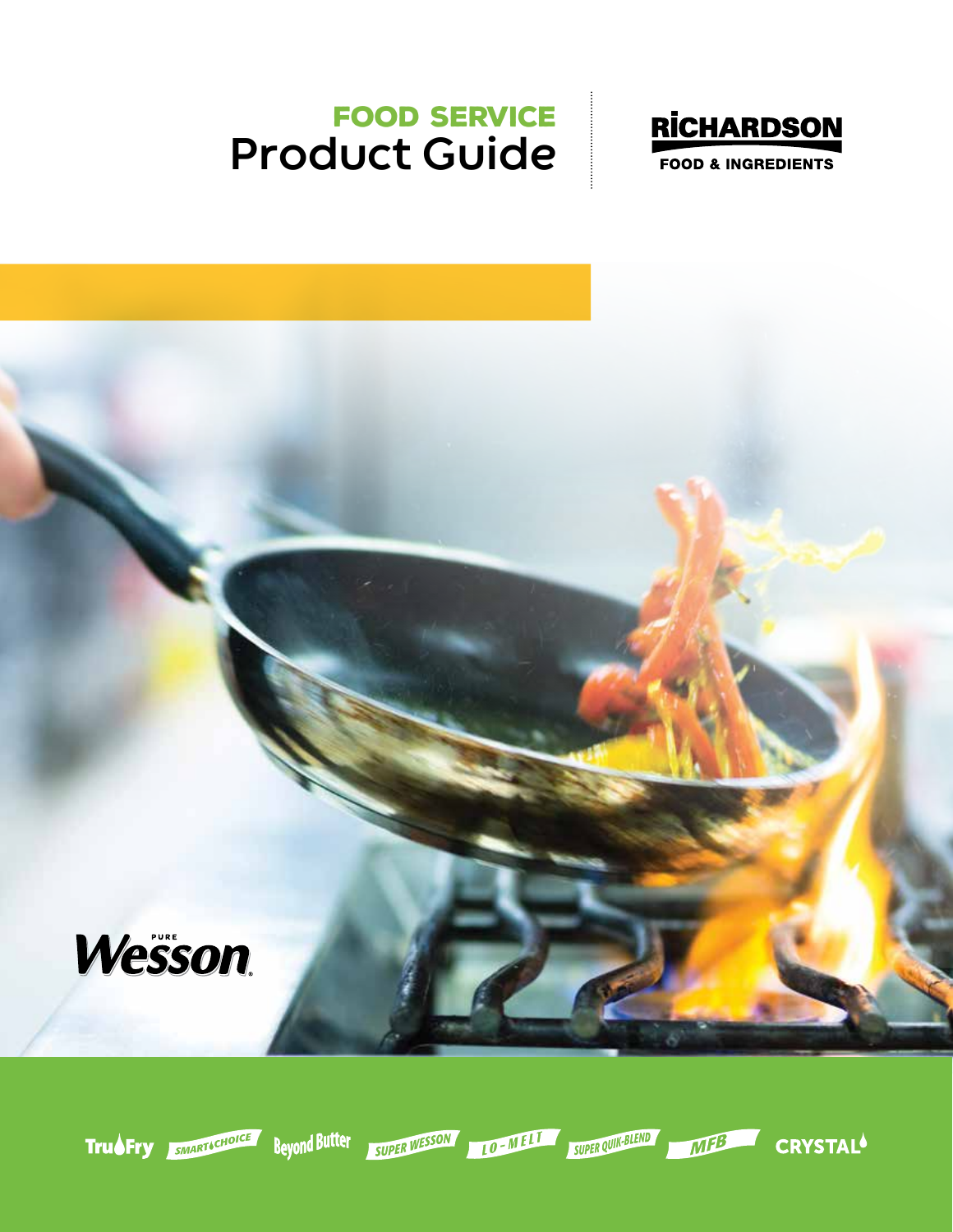**High Stability Frying Oils**

RUFRY<br>Iigh Stability Frying Oils

HRUFF<br>K

*Wesson's TruFry Frying Oils are your first choice for deep frying applications. Produced with high-oleic canola oil, this fatty acid does not deteriorate as quickly in deep fryers and has a high heat tolerance, allowing for less changeovers in your kitchen.* 

### **High Oleic Canola Oil**



PROD. CODE: 2700062055 PACK SIZE: 35 lb JIB

# **SMART CHOICE<br>Mid-Stability Fry Oils** SMART CHOICE **Mid-Stability Fry Oils**

- Provides a longer fry life
- Fewer oil changes saving both money and labor
- Light clean taste and resists flavor transfers
- 100% pure
- Non-hydrogenated and trans fat free
- Filtered cold or hot

 PROD. CODE: 2700063335 PACK SIZE: 35 lb JIB

 PROD. CODE: 2700063336 PACK SIZE: 35 lb BIB

## **Wesson** Frying Oils **Wesson** Frying Shortenings

- **High-Oleic Canola Oil and Cottonseed Oil**
- Provides a longer fry life
- Fewer oil changes saving both money and labor
- Adds unique taste of cottonseed oil to your products
- Non-hydrogenated and trans fat free
- Filtered cold or hot



 PROD. CODE: 2700064535 PACK SIZE: 35 lb JIB

*Wesson's Smart Choice Frying Oil has the high stability characteristics of* 

 PROD. CODE: 2700073451 PACK SIZE: 50 lb Cube

*canola oil, making it a better alternative to commodity oils.*

 PROD. CODE: 2700099351 PACK SIZE: 50 lb Cube



### **Cottonseed Oil and Canola Oil**

- Unique taste of cottonseed oil
- Non-hydrogenated and trans fat free
- Filtered cold or hot

 PROD. CODE: 2700063334 PACK SIZE: 2 x 17. 5 lb

**Mid-Stability Frying Oils** SMART CHOICE & MFB

**ART CHOICE & MFB<br>J-Stability Frying Oils** 

### **Creamy Frying Shortening**

*Wesson's Smart Choice Creamy Frying Shortening is a blend of high heat stable canola and the creamy appearance of palm oil, suitable for deep frying applications.* 

- Great for blanching fresh cut fries
- Lower in saturated fat compared to other creamy shortenings
- Pourable and easier to handle than solid shortenings
- Non-hydrogenated and trans fat free
- Filtered cold or hot



### **MFB "Red" Kitchen**

*Wesson's MFB shortening is suitable for the fryer and the bakery.*

• Easy to work with in bakery applications • Great for doughnuts and fried chicken • No cholesterol



### **Super Wesson**

• Deep fry shortening • 100% palm oil product







**Contact your Acosta Sales Manager to learn more.** 

### **High-Oleic Canola Oil and Canola Oil**

- Light clean taste and resists flavor transfers
- Non-hydrogenated and trans fat free
- Filtered cold or hot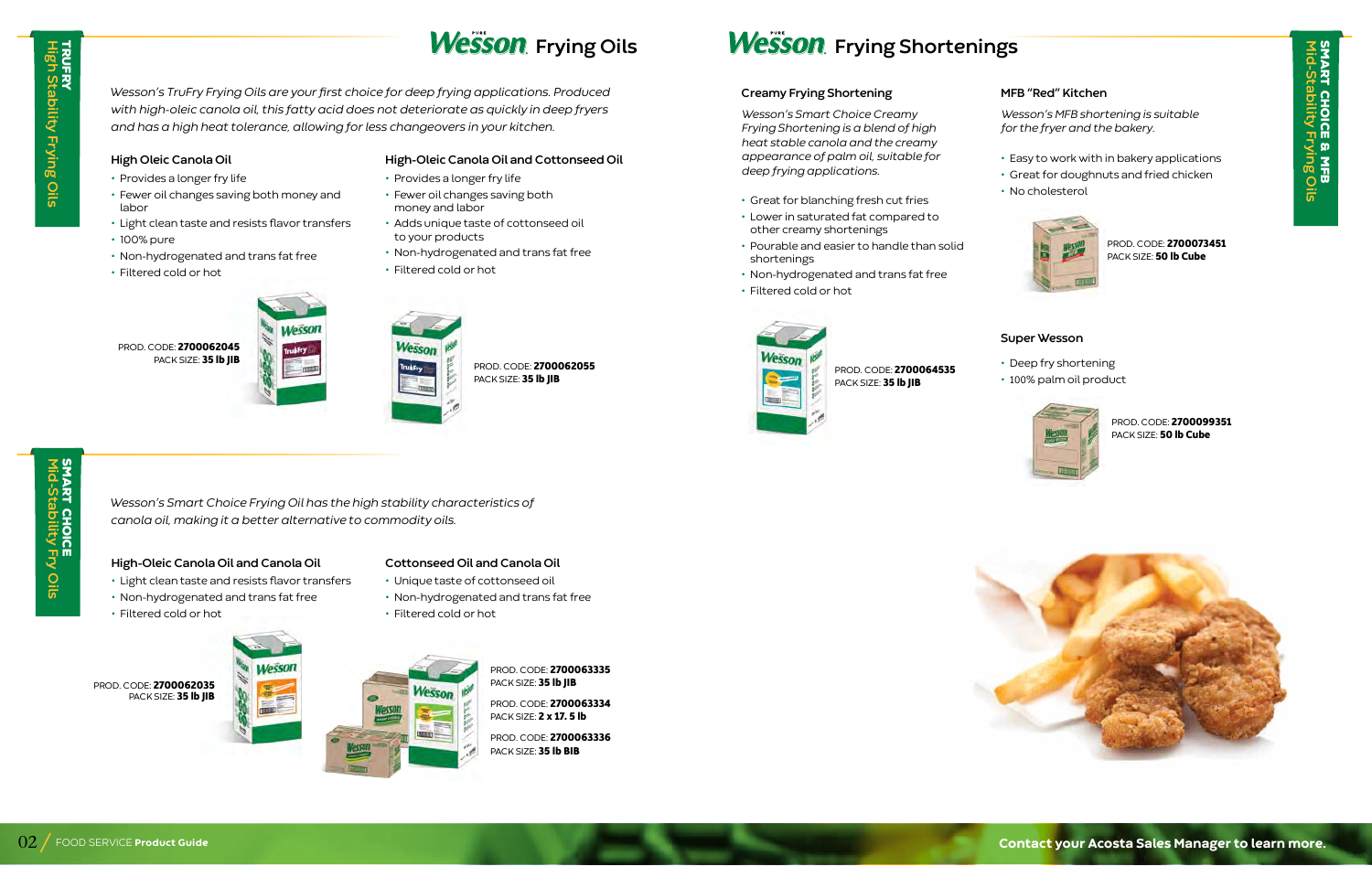**Beyond Butter &<br>Lo-Melt Beyond Butter &**



Soybean, Canola &<br>Corn Oils **Corn Oils Soybean, Canola &** 

**Clear Frying Oils**

### **Salad Oils**

## CRYSTAL **CRYSTAL<br>Clear Frying Oils Clear Frying Oils**

## **CRYSTAL<sup>6</sup>**

100% *pure, versatile cooking oil great for deep frying, salad dressings, sauces, pan frying, sautéing and baking.*

| Soybean Oil                 | Canola Oil                  | Corn Oil                      |
|-----------------------------|-----------------------------|-------------------------------|
| PROD. CODE: 2700064235      | PROD. CODE: 2700069034*     | PROD. CODE: 2700065034*       |
| PACK SIZE: 35 lb JIB        | PACK SIZE: 4 x 1 gal bottle | PACK SIZE: 4 x 1 gal bottle   |
| PROD. CODE: 2700061234      | PROD. CODE: 2700069064      | PROD. CODE: 2700065001        |
| PACK SIZE: 4 x 1 gal bottle | PACK SIZE: 9 x 64 oz bottle | PACK SIZE: 9 x 64 oz bottle   |
| PROD. CODE: 2700061264      | PROD. CODE: 2700069086      | <b>PROD. CODE: 2700065086</b> |
| PACK SIZE: 9 x 64 oz bottle | PACK SIZE: 9 x 48 oz bottle | PACK SIZE: 9 x 48 oz bottle   |
| PROD. CODE: 2700061286      | PROD. CODE: 2700069026      |                               |

PACK SIZE: **12 x 24 oz bottle** 

 PROD. CODE: 2700073730 PACK SIZE: 3 x 1 gal



 PROD. CODE: 2700081982 PACK SIZE: 6 x 6 lb can

PROD. CODE: 2700061235 PACK SIZE: 35 lb JIB



### **Beyond Butter**

*Formerly known as Move over Butter, this shelf stable liquid butter alternative is ideal for pan frying and grilling.*

- Cost effective alternative to butter
- Cholesterol free
- No refrigeration required
- Can be used in baking

PROD. CODE: 2700073230\* PACK SIZE: 3 x 1 gal *\*sodium free*

**Lo-Melt**

*Grill shortening that delivers a rich, fresh buttery flavor without the sticking, scorching and spattering associated with butter.*

- Can sits right on the hot grill for convenience
- Cost effective alternative to butter
- Cholesterol free
- No refrigeration required
- No sodium
- Great for non-stick applications on muffin tins and pans



### **Canola Oil with antifoam Soybean Oil with antifoam**



**\*bottles pictured**

PACK SIZE: **9 x 48 oz bottle** 

Wesson  $25.74$ 



## **Wesson** Pan & Grill Oils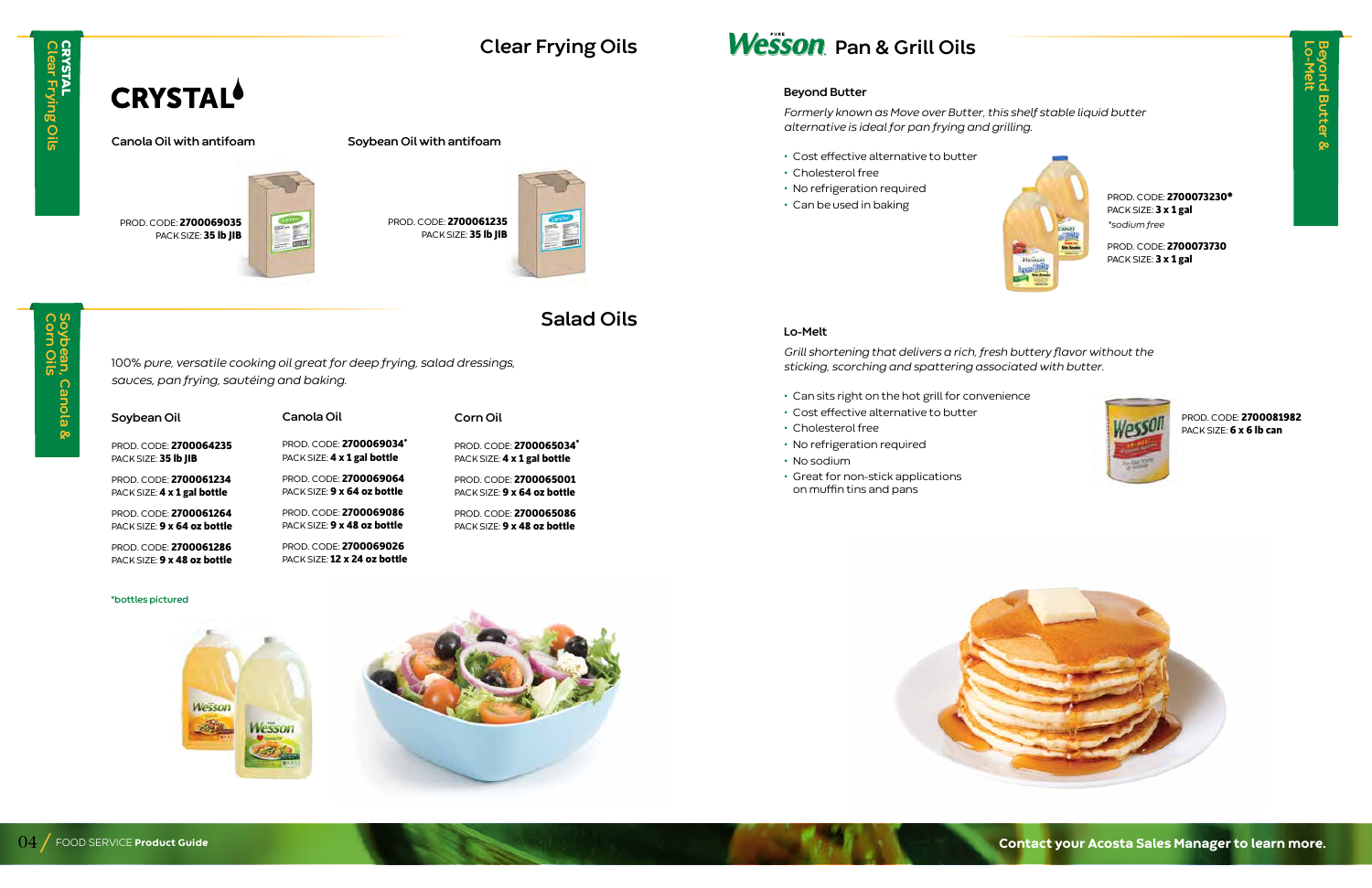WESSON **Popping & Topping oils VESSON<br>Opping & Topping oils** 

### **Wesson** Baking Shortenings **Wesson** Popping & Topping Oils

### **MFB "Blue" Baking**

PROD. CODE: 2700060736 PACK SIZE: 35 lb BIB



*MFB "Blue" Baking is a silicone-free, solid shortening created specifically for retail and grocery doughnut shops.*

- Easy to work with in extreme bake shop conditions
- Adds richness to all your baked goods
- Lower absorption delivers less greasy doughnuts

 PROD. CODE: 2700075451 PACK SIZE: 50 lb Cube

### **Super Quick Blend**

*Super Quick Blend is a superior solid shortening, specially formulated for producing taller, lighter cakes and whiter, lighter icings.*

- Whiter icings and moist cakes
- Superior water retention simply makes cakes look and taste better
- Longer shelf life
- Ideal for high volume cakes and icings
- No waxy mouth feel



PROD. CODE: 2700060735 PACK SIZE: 35 lb BIB





PROD. CODE: 2700073651 PACK SIZE: 50 lb Cube



### **Wesson Popping Oil**

*Used for popping popcorn.*

- Ready-to-use, no melting required
- Shelf stable, no refrigeration required even after opening
- No tropical oil
- Non-hydrogenated

### **Wesson Topping Oil**

*Instead of topping with butter, use this topping oil once your corn has popped.*

- Ready-to-use, no melting required
- Shelf stable, no refrigeration required after opening
- No tropical oil
- Non-hydrogenated
- Sodium free



### *Wesson Popping and Topping oils provide the buttery flavor you love with no trans fat or cholesterol.*

**Contact your Acosta Sales Manager to learn more.**